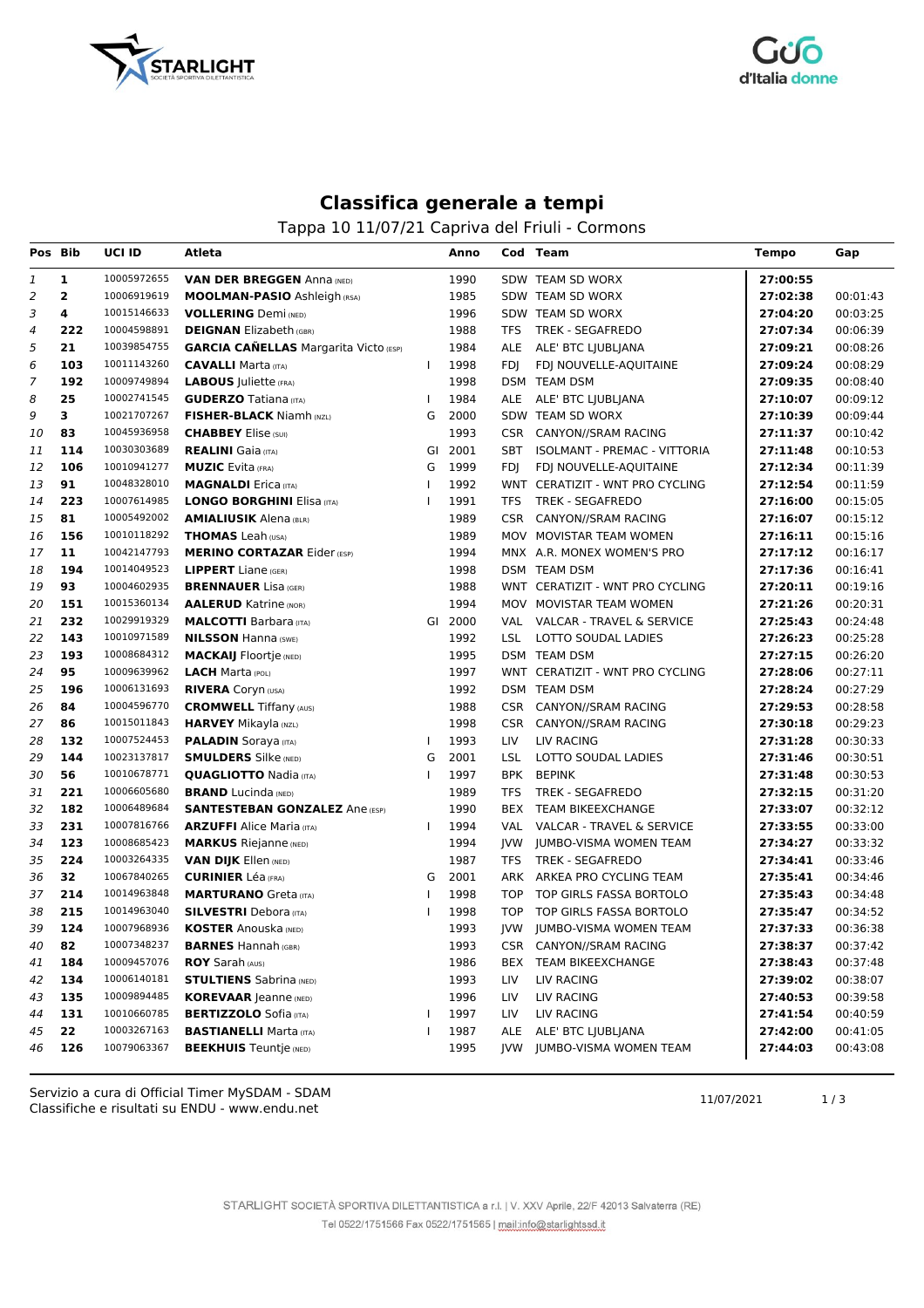



## **Classifica generale a tempi**

Tappa 10 11/07/21 Capriva del Friuli - Cormons

| Pos Bib |     | UCI ID                     | Atleta                                   |              | Anno    |            | Cod Team                            | <b>Tempo</b> | Gap      |
|---------|-----|----------------------------|------------------------------------------|--------------|---------|------------|-------------------------------------|--------------|----------|
| 47      | 105 | 10007742705                | <b>DUVAL</b> Eugénie (FRA)               |              | 1993    | <b>FDI</b> | FDJ NOUVELLE-AQUITAINE              | 27:46:41     | 00:45:46 |
| 48      | 195 | 10014173300                | <b>WIEBES</b> Lorena (NED)               | G            | 1999    |            | DSM TEAM DSM                        | 27:48:00     | 00:47:05 |
| 49      | 43  | 10014819964                | <b>BORGHESI</b> Letizia (ITA)            | $\mathbf{I}$ | 1998    | VAI        | AROMITALIA BASSO BIKES VAIANO       | 27:51:10     | 00:50:15 |
| 50      | 94  | 10006380762                | <b>HAMMES</b> Kathrin (GER)              |              | 1989    |            | WNT CERATIZIT - WNT PRO CYCLING     | 27:51:16     | 00:50:21 |
| 51      | 234 | 10008635610                | <b>SANGUINETI Ilaria</b> (ITA)           | T            | 1994    |            | VAL VALCAR - TRAVEL & SERVICE       | 27:51:37     | 00:50:42 |
| 52      | 53  | 10028969941                | <b>ALESSIO</b> Camilla (ITA)             |              | GI 2001 |            | BPK BEPINK                          | 27:53:03     | 00:52:08 |
| 53      | 13  | 10014629705                | <b>NOVOLODSKAIA Mariia (RUS)</b>         | G            | 1999    |            | MNX A.R. MONEX WOMEN'S PRO          | 27:54:02     | 00:53:07 |
| 54      | 44  | 10092360451                | <b>CESULIENE</b> Inga (LTU)              |              | 1986    | VAI        | AROMITALIA BASSO BIKES VAIANO       | 27:55:49     | 00:54:54 |
| 55      | 41  | 10004490676                | <b>LELEIVYTE Rasa (LTU)</b>              |              | 1988    | VAI        | AROMITALIA BASSO BIKES VAIANO       | 27:57:10     | 00:56:15 |
| 56      | 5   | 10006881122                | <b>CECCHINI</b> Elena (ITA)              | $\mathbf{I}$ | 1992    |            | SDW TEAM SD WORX                    | 27:57:45     | 00:56:50 |
| 57      | 154 | 10015197456                | JØRGENSEN Emma Cecilie (DEN)             | G            | 1999    |            | MOV MOVISTAR TEAM WOMEN             | 27:58:02     | 00:57:07 |
| 58      | 85  | 10007709460                | <b>RYAN</b> Alexis (USA)                 |              | 1994    |            | CSR CANYON//SRAM RACING             | 28:00:20     | 00:59:25 |
| 59      | 92  | 10007278822                | <b>CONFALONIERI</b> Maria Giulia (ITA)   | ı            | 1993    |            | WNT CERATIZIT - WNT PRO CYCLING     | 28:04:00     | 01:03:05 |
| 60      | 36  | 10009817895                | <b>RICHIOUD</b> Greta (FRA)              |              | 1996    |            | ARK ARKEA PRO CYCLING TEAM          | 28:05:49     | 01:04:54 |
| 61      | 171 | 10006059349                | <b>POTOKINA Anna (RUS)</b>               |              | 1987    | SER        | SERVETTO - MAKHYMO - BELTRAMI       | 28:06:55     | 01:06:00 |
| 62      | 145 | 10008884170                | <b>VANDENBULCKE</b> Jesse (BEL)          |              | 1996    | LSL        | LOTTO SOUDAL LADIES                 | 28:09:00     | 01:08:05 |
| 63      | 186 | 10006727538                | <b>ENSING</b> Janneke (NED)              |              | 1986    |            | BEX TEAM BIKEEXCHANGE               | 28:09:10     | 01:08:15 |
| 64      | 235 | 10031546808                | <b>GASPARRINI</b> Eleonora Camilla (ITA) |              | GI 2002 | VAL        | VALCAR - TRAVEL & SERVICE           | 28:12:44     | 01:11:49 |
| 65      | 233 | 10029203246                | <b>PIERGIOVANNI Federica</b> (ITA)       |              | GI 2001 |            | VAL VALCAR - TRAVEL & SERVICE       | 28:13:22     | 01:12:27 |
| 66      | 23  | 10015661844                | <b>TOMASI</b> Laura (ITA)                |              | GI 1999 |            | ALE ALE' BTC LJUBLJANA              | 28:16:02     | 01:15:07 |
| 67      | 33  | 10014322436                | <b>ALLIN</b> Pauline (FRA)               |              | 1995    |            | ARK ARKEA PRO CYCLING TEAM          | 28:17:33     | 01:16:38 |
| 68      | 152 | 10006579715                | <b>BIANNIC Aude (FRA)</b>                |              | 1991    |            | MOV MOVISTAR TEAM WOMEN             | 28:18:26     | 01:17:31 |
| 69      | 142 | 10059925873                | <b>MEERTENS</b> Lone (BEL)               |              | 1998    | LSL        | LOTTO SOUDAL LADIES                 | 28:19:52     | 01:18:57 |
| 70      | 113 | 10030316524                | <b>EREMITA</b> Noemi Lucrezia (ITA)      |              | GI 2002 | SBT        | <b>ISOLMANT - PREMAC - VITTORIA</b> | 28:20:17     | 01:19:22 |
| 71      | 155 | 10016311744                | <b>MARTIN MARTIN Sara (ESP)</b>          | G            | 1999    |            | MOV MOVISTAR TEAM WOMEN             | 28:20:24     | 01:19:29 |
| 72      | 51  | 10030159607                | <b>ZANARDI</b> Silvia (ITA)              |              | GI 2000 |            | BPK BEPINK                          | 28:22:12     | 01:21:17 |
| 73      | 115 | 10010970983                | <b>GASPARINI</b> Alice (ITA)             |              | 1997    | SBT        | ISOLMANT - PREMAC - VITTORIA        | 28:24:26     | 01:23:31 |
| 74      | 216 | 10030139496                | <b>VETTORELLO</b> Giorgia (ITA)          | GI           | 2000    | <b>TOP</b> | TOP GIRLS FASSA BORTOLO             | 28:26:50     | 01:25:55 |
| 75      | 26  | 10006880819                | <b>TREVISI</b> Anna (ITA)                | ı            | 1992    | ALE        | ALE' BTC LJUBLJANA                  | 28:29:17     | 01:28:22 |
| 76      | 212 | 10029808282                | <b>BARIANI</b> Giorgia (ITA)             |              | GI 2000 | <b>TOP</b> | TOP GIRLS FASSA BORTOLO             | 28:32:31     | 01:31:36 |
| 77      | 55  | 10028734212                | <b>VITILLO</b> Matilde (ITA)             | GI           | 2001    | <b>BPK</b> | <b>BEPINK</b>                       | 28:37:21     | 01:36:26 |
| 78      | 71  | 10015659016                | <b>CARBONARI</b> Anastasia (ITA)         |              | GI 1999 |            | BTW BORN TO WIN G20 AMBEDO          | 28:41:45     | 01:40:50 |
| 79      | 14  | 10009232865                | <b>SPEROTTO</b> Maria Vittoria (ITA)     | 1            | 1996    |            | MNX A.R. MONEX WOMEN'S PRO          | 28:43:28     | 01:42:33 |
| 80      | 75  | 10067801061                | <b>PALAZZI</b> Alice (ITA)               | GI           | 2002    |            | BTW BORN TO WIN G20 AMBEDO          | 28:44:41     | 01:43:46 |
| 81      | 133 | 10015335579                | <b>JASKULSKA Marta (POL)</b>             | G            | 2000    | LIV        | LIV RACING                          | 28:48:58     | 01:48:03 |
| 82      | 34  | 10066772861                | <b>FOUQUENET</b> Amandine (FRA)          | G            | 2001    |            | ARK ARKEA PRO CYCLING TEAM          | 28:53:10     | 01:52:15 |
| 83      | 35  | 10010199027                | <b>JOUNIER</b> Lucie (FRA)               |              | 1998    | ARK        | ARKEA PRO CYCLING TEAM              | 28:55:07     | 01:54:12 |
| 84      | 213 | 10014962535                | <b>DALLA VALLE Elisa (ITA)</b>           |              | 1998    | TOP.       | TOP GIRLS FASSA BORTOLO             | 28:57:22     | 01:56:27 |
| 85      | 112 | 10015495631                | <b>PISCIALI</b> Francesca (ITA)          |              | 1998    |            | SBT ISOLMANT - PREMAC - VITTORIA    | 28:59:12     | 01:58:17 |
| 86      | 46  | 10005978820                | <b>SCANDOLARA</b> Valentina (ITA)        |              | 1990    | VAI        | AROMITALIA BASSO BIKES VAIANO       | 29:02:52     | 02:01:57 |
| 87      | 173 | 10030380077                | <b>ZONTONE</b> Asia (ITA)                |              | GI 2001 |            | SER SERVETTO - MAKHYMO - BELTRAMI   | 29:11:57     | 02:11:02 |
| 88      | 174 | 10029177580<br>10010941378 | <b>BORELLO</b> Carlotta (ITA)            |              | GI 2002 | SER        | SERVETTO - MAKHYMO - BELTRAMI       | 29:12:45     | 02:11:50 |
| 89      | 73  | 10029909528                | <b>KRAHEMANN Lara (SUI)</b>              | G            | 1999    | BTW        | BORN TO WIN G20 AMBEDO              | 29:19:37     | 02:18:42 |
| 90      | 42  |                            | <b>SERNISSI</b> Gemma (ITA)              |              | GI 2000 | VAI        | AROMITALIA BASSO BIKES VAIANO       | 29:23:38     | 02:22:43 |
| 91      | 176 | 10052178910                | <b>SVARINSKA Lina (LAT)</b>              | G            | 2001    | SER        | SERVETTO - MAKHYMO - BELTRAMI       | 29:31:13     | 02:30:18 |
| 92      | 31  | 10010199128                | <b>LAURANCE</b> Typhaine (FRA)           |              | 1998    |            | ARK ARKEA PRO CYCLING TEAM          | 29:38:25     | 02:37:30 |

Classifiche e risultati su ENDU - www.endu.net Servizio a cura di Official Timer MySDAM - SDAM 11/07/2021 2/3

STARLIGHT SOCIETÀ SPORTIVA DILETTANTISTICA a r.l. | V. XXV Aprile, 22/F 42013 Salvaterra (RE) Tel 0522/1751566 Fax 0522/1751565 | mail:info@starlightssd.it